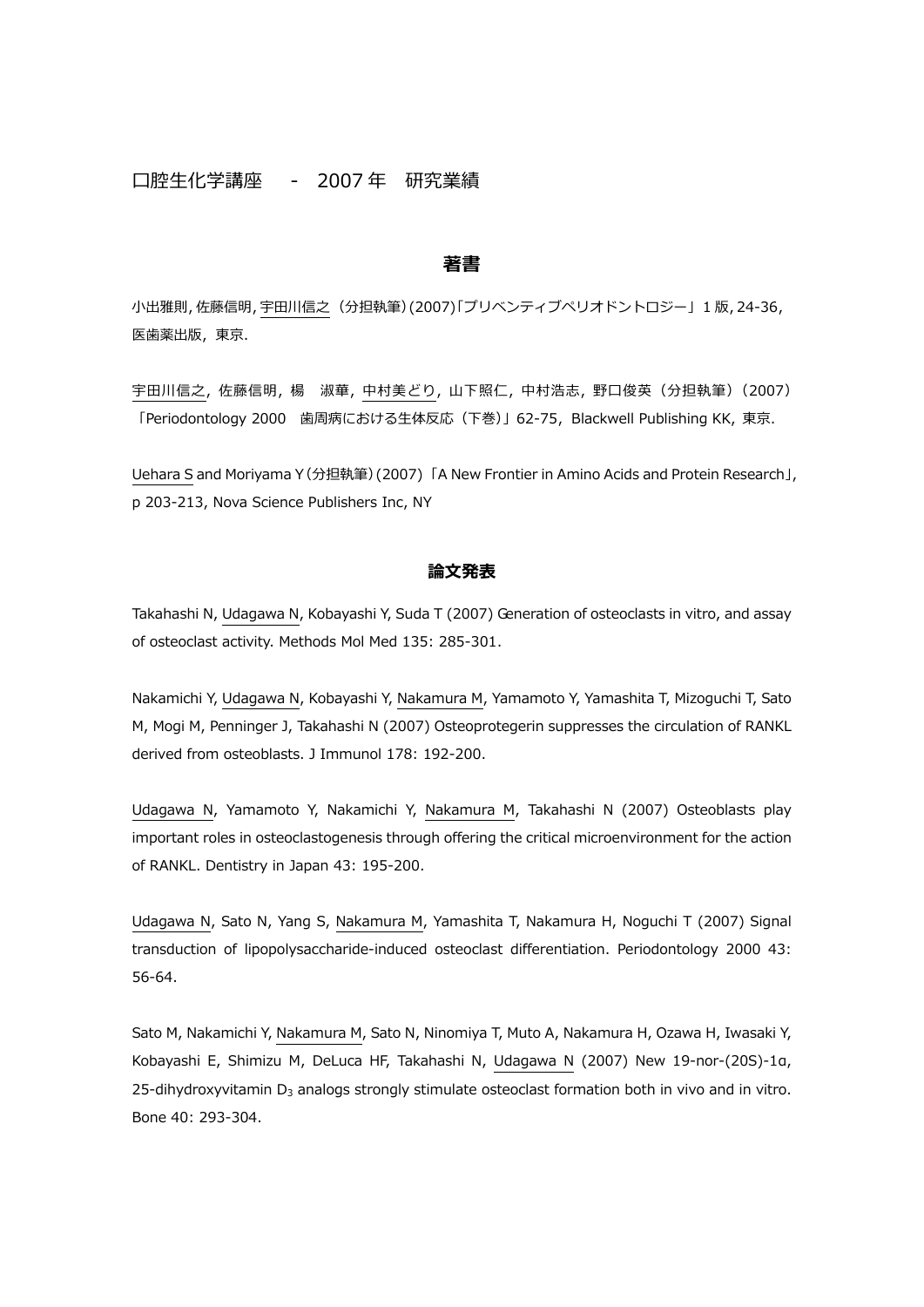土田祥央, 井上アンナ, 横山三紀, 深澤加與子, 石原章弘, 柳下正樹, 吉成伸夫(2007)⻭周病研究に対す るプロテオミクス応用の可能性. ⽇本⻭周病学会会誌 49:257-63.

上原俊介,森山芳則,宇田川信之(2007)骨芽細胞と破骨細胞の相互作用.生体の科学 58:181-5.

上原俊介,森山芳則,宇田川信之 (2007)破骨細胞のトランスサイトーシスとグルタミン酸シグナル. THE BONE 21:747-50.

小林泰浩, 宇田川信之 (2007) 歯槽骨のリモデリング機構. CLINICAL CALCIUM 17:209-16.

# **学会発表**

信州骨粗鬆症セミナー(第 1 回) 2007 年 1 月 招待講演 なぜ破骨細胞は骨組織に出現し、骨吸収を⾏うのか?:宇田川信之

鶴見大学歯学部口腔病理学ベンチサイドセミナー 2007年3月 招待講演 LPS と破骨細胞:宇田川信之

金属の関与する生体関連反応シンポジウム (第17回) 2007年6月 The EPR spectra of the Enzyme-Substrate (Lys-Ala-Naphthylamide) Complex in Cu(II)-Dipeptidyl Peptidase III: Hirose J, Kawaoka C, Ikeura T, Iwamoto H, and Fukasawa KM (薬学雑誌 Vol 127 Suppl.2: p 46)

千葉県東葛北部地区三校会特別講演 2007 年 7 月 招待講演 骨代謝および骨の再生に関する最近の知⾒:宇田川信之

日本骨代謝学会(第 25 回) ミニシンポジウム 2007 年 7 月 招待講演 骨吸収のバイオイメージング:宇田川信之

日本骨代謝学会(第 25 回) 2007 年 7 月 VGLUT1 遺伝子欠損マウスは骨吸収の亢進により骨量減少を呈する: 上原俊介, 溝口利英, 二宮 禎, 中村 美どり,小林泰浩,高橋直之,宇田川信之(第 25 回日本骨代謝学会プログラム抄録集: p 227)

日本骨代謝学会(第 25 回) 2007 年 7 月 Wnt5a は RANKL による破骨細胞分化を促進する:前田和洋,小林泰浩,溝口利英,中道裕子,山下照仁, 衣川さや,宇田川信之,丸毛啓史,高橋直之(第 25 回⽇本骨代謝学会プログラム抄録集:p 172)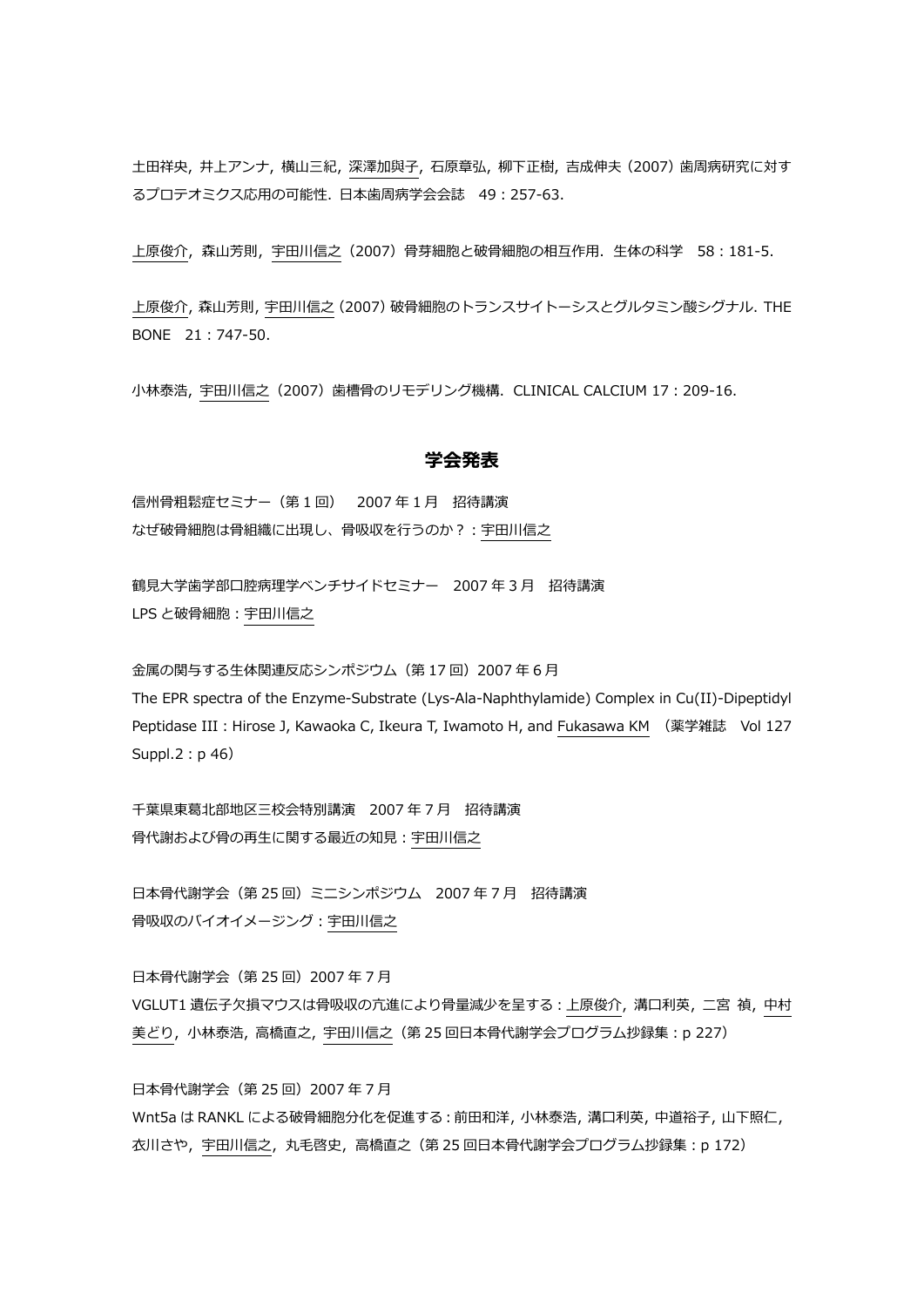日本骨代謝学会(第 25 回) 2007 年 7 月

破骨細胞の MAP キナーゼ p38 経路を制御する因子 Alix の同定:山下照仁,溝口利英,小林泰浩,二宮 禎, 宇田川信之, 高橋直之 (第 25 回日本骨代謝学会プログラム抄録集: p 206)

日本骨代謝学会(第 25 回) 2007 年 7 月

In vivo において細胞周期の停止した破骨細胞前駆細胞(pOCP)は 5-FU 非感受性である:溝口利英,武藤 昭紀, 細矢明宏, 中道裕子, 山下照仁, 小林泰浩, 宇田川信之, 伊藤充雄, 高橋直之 (第 25 回日本骨代謝 学会プログラム抄録集:p 275)

⽇本骨代謝学会(第 25 回)2007 年 7 月 M-CSF 非存在下における破骨細胞形成メカニズムの解析:中道裕子,宇田川信之,林 眞一,保田尚孝, 中村美どり,小林泰浩,高橋直之 (第 25 回日本骨代謝学会プログラム抄録集:p 228)

日本骨代謝学会(第 25 回) 2007 年 7 月 sRANKL 誘導骨量減少モデルマウスを用いた 1 週間でできる薬剤評価:森かおる,小出雅則,富森賀也, 中道裕子,宇田川信之,保田尚孝 (第 25 回日本骨代謝学会プログラム抄録集: p 172)

日本骨代謝学会(第 25 回) 2007 年 7 月

異所性骨に出現する破骨細胞は細胞周期の停止した破骨細胞前駆細胞 (pOCP) 由来である:武藤昭紀,溝 口利英,野口俊英,宇田川信之,高橋直之 (第 25 回日本骨代謝学会プログラム抄録集:p 206)

日本骨代謝学会(第 25 回) 2007 年 7 月 In vivo で局所骨吸収をフェニトイン (DPH) は抑制する:小出雅則, 二宮 禎, 衣川さや, 溝口利英, 小 林泰浩, 中村浩彰, 保田尚孝, 高橋直之, 宇田川信之 (第 25 回⽇本骨代謝学会プログラム抄録集:p 227)

日本骨代謝学会(第 25 回) 2007 年 7 月 懸濁した多層化カーボンナノチューブは破骨細胞の分化・機能を抑制する:成田伸代, 小林泰浩,前田和 洋, 溝口利英, 宇田川信之, 高橋直之, 小澤英浩, 斉藤直人 (第 25 回日本骨代謝学会プログラム抄録集: p 277)

日本骨代謝学会(第 25 回) 2007 年 7 月 テトラサイクリン系抗生剤 [Doxycycline(Dox)と Minocycline(Mino)]の骨吸収抑制作用:衣川さや, 小 出雅則, 二宮 禎, 中村浩彰, 小林泰浩, 高橋直之, 宇田川信之 (第 25 回日本骨代謝学会プログラム抄録 集:p 232)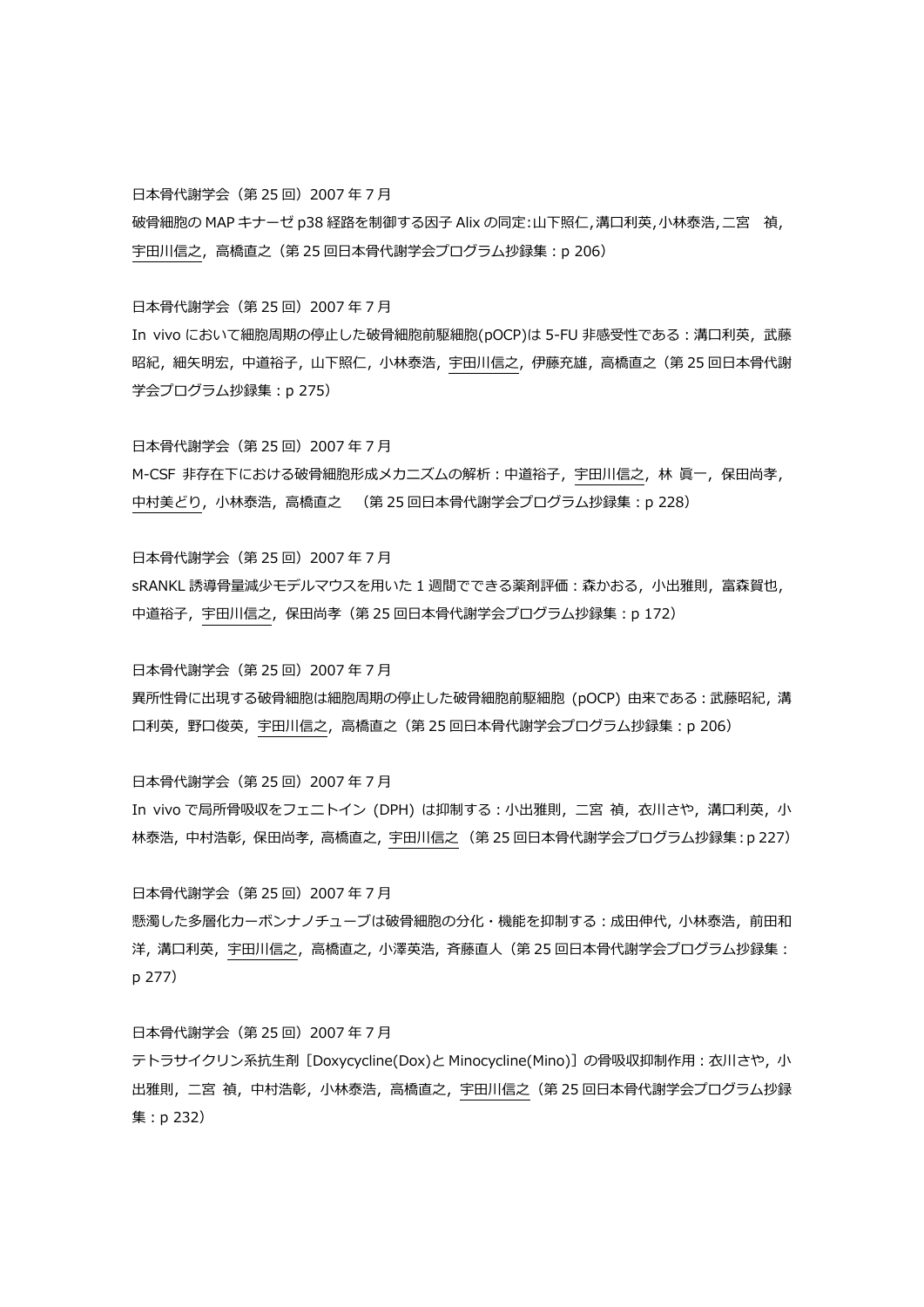日本骨代謝学会(第 25 回) 2007 年 7 月

重力負荷は卵巣摘出ラットにおいて骨密度を増加させる:川口杏夢,二宮 禎,中道裕子,中村美どり, 宇田川信之,高橋直之,高岡邦夫,脇谷滋之 (第 25 回日本骨代謝学会プログラム抄録集:p 230)

日本小児歯科学会大会(第45回)2007年7月

加熱処理球状ヒドロキシアパタイトによる骨芽細胞の分化促進:浅⾒彩路, 中村美どり, 宇田川信之, 竹内 瑞穂, 中山 聡, 宮沢裕夫(第 45 回小児⻭科学会抄録集:p 243)

日本小児歯科学会大会(第45回)2007年7月

ヒト歯髄細胞および歯根膜細胞はヒト破骨細胞(破歯細胞)の分化を促進する:内山真紀子, 中村美どり, 宇 田川信之, 岩崎浩, 宮沢裕夫(第 45 回小児⻭科学会抄録集:p 240)

⻭科基礎医学会学術⼤会(第 49 回)2007 年 8 月

破骨細胞におけるトランスサイトーシスと L-グルタミン酸シグナル:上原俊介(J Oral Biosci 49 Supplement: p 25, 2007)

⻭科基礎医学会学術⼤会(第 49 回)2007 年 8 月 フェニトイン (DPH) は局所骨吸収を抑制する:小出雅則, 二宮 禎, 小林泰浩, 中村浩彰, 宇田川信之, 高橋直之 (J Oral Biosci 49 Supplement: p 100, 2007)

⻭科基礎医学会学術⼤会(第 49 回)2007 年 8 月 重力負荷は卵巣摘出による骨密度低下を是正する: 中村美どり, 二宮 禎, 中道裕子, 中村浩彰, 高橋直之, 宇田川信之 (J Oral Biosci 49 Supplement: p 99, 2007)

硬組織再生生物学会(第 16 回)2007 年 9 月 MAP キナーゼ p38 は成熟破骨細胞の延命を亢進する:山下照仁,小林泰浩,田中 栄,宇田川信之,高橋 直之(第 16 回硬組織再生生物学会プログラム抄録集:p 23)

硬組織再生生物学会(第 16 回)2007 年 9 月 Diphenylhydantoin (DPH)による局所骨吸収の抑制作用:小出雅則,二宮 禎,小林泰浩,中村浩彰, 宇田川信之,高橋直之(第 16 回硬組織再生生物学会プログラム抄録集:p 35)

日本歯周病学会(第 50 回秋季大会) 2007 年 9 月 BMP-2 誘導性の異所性骨における破骨細胞形成機構の解析:武藤昭紀, 溝口利英, 宇田川信之, 高橋直之, 吉成伸夫, 野口俊英 (日歯周誌 49 (秋季特別号): p 196)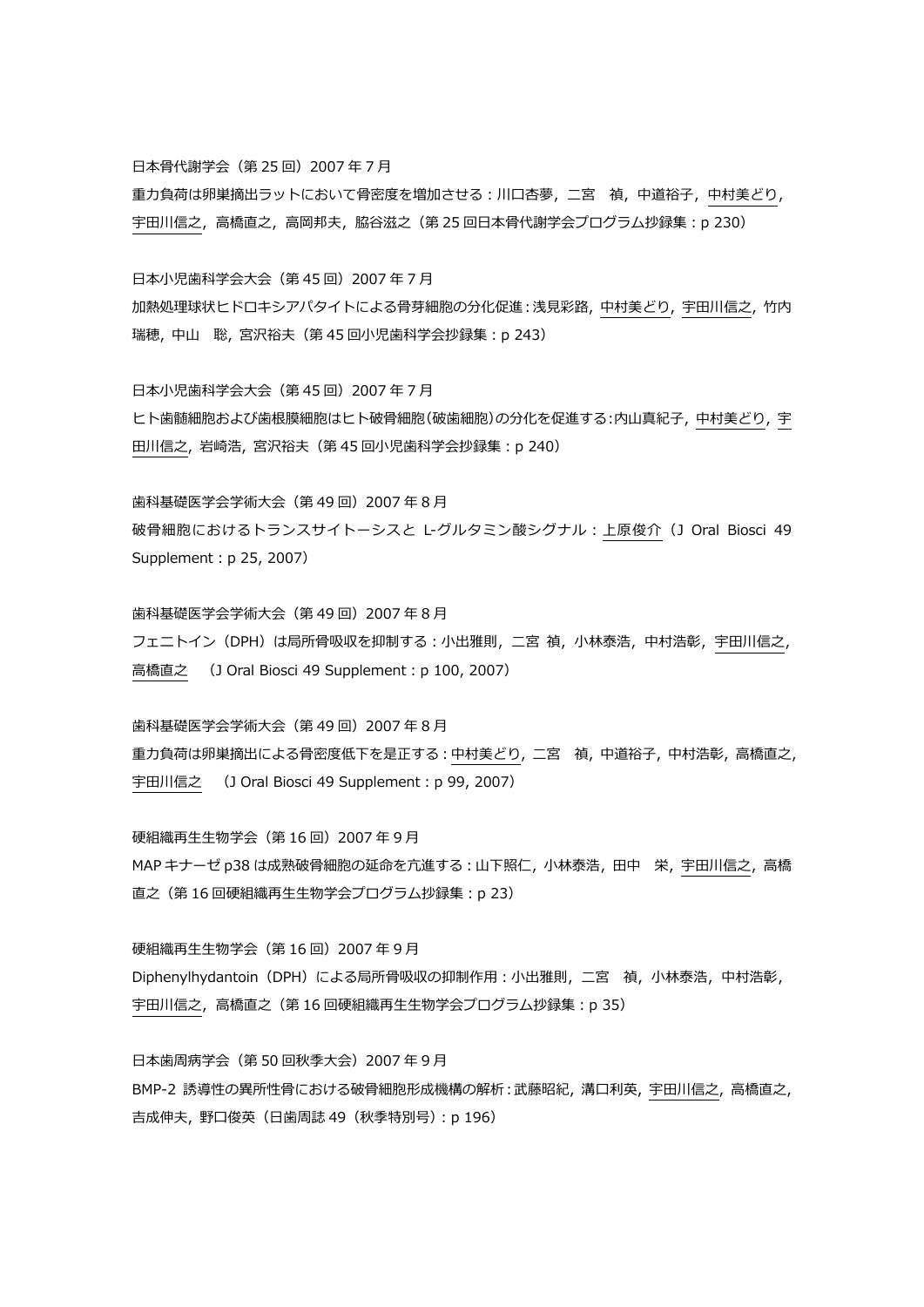#### 食品酵素化学研究会 2007 年 9 月

Dipeptidylpeptidase III 中の亜鉛イオンを銅イオンで置き換えた Cu-Dipeptidylpeptidase III の性質― EPR から見た基質との相互作用─ : 廣瀬順造, 岩本博行, 深澤加輿子 (講演要旨集: p 3)

29th American Society for Bone and Mineral Research (ASBMR) Annual Meeting, September, 2007 VGLUT1 KO Mice Develop Osteopenia due to an Increase in Osteoclastic Bone Resorption : Uehara S, Senoh S, Nakamura M, Ninomiya T, Mizoguchi T, Kobayashi Y, Hua Z, Edwards RH, Moriyama Y, Takahashi N, Udagawa N (J Bone Miner Res 22, Suppl 1; S252, 2007)

29th American Society for Bone and Mineral Research (ASBMR) Annual Meeting, September, 2007 An Osteoclast Niche Is Composed of 5-FU-insensitive Osteoclast Precursors In Vivo : Mizoguchi T, Muto A, Hosoya A, Yamashita T, Kobayashi Y, Ninomiya T, Nakamichi Y, Udagawa N, Ito M, Takahashi N (J Bone Miner Res 22, Suppl 1 : S082/M082,2007)

29th American Society for Bone and Mineral Research (ASBMR) Annual Meeting, September, 2007 Wnt5a Enhances RANKL-induced Osteoclastogenesis : Maeda K, Kobayashi Y, Mizoguchi T, Nakamichi Y, Yamashita T, Kinugawa S, Udagawa N, Marumo K, Takahashi N (J Bone Miner Res 22, Suppl 1 : 1149,2007)

29th American Society for Bone and Mineral Research (ASBMR) Annual Meeting, September, 2007 M-CSF independent mechanisms for osteoclastogenesis : Nakamichi Y, Udagawa N, Yasuda H, Nakamura M, Kobayashi Y, Takahashi N (J Bone Miner Res 22, Suppl 1: S380,2007)

29th American Society for Bone and Mineral Research (ASBMR) Annual Meeting, September, 2007 One Week Evaluation of Pharmaceuticals in sRANKL-injected Osteopenia Model Mice : Yasuda H, Mori K, Nakamichi Y, Koide M, Udagawa N, Tomimori Y (J Bone Miner Res 22, Suppl 1: S445,2007)

29th American Society for Bone and Mineral Research (ASBMR) Annual Meeting, September, 2007 Hypergravity Prevents Bone Loss in Rats Following Ovariectomy : Kawaguchi A, Ninomiya T, Nakamichi Y, Nakamura M, Udagawa N, Takahashi N, Kato H, Takaoka K, Wakitani S (J Bone Miner Res 22, Suppl 1: S488, 2007)

29th American Society for Bone and Mineral Research (ASBMR) Annual Meeting, September, 2007 Osteoclasts Generated in Ectopic Bone Are Derived from Postmitotic Osteoclast Precursors (pOCPs): Muto A, Mizoguchi T, Noguchi T, Udagawa N, Takahashi N (J Bone Miner Res 22, Suppl 1; S380, 2007)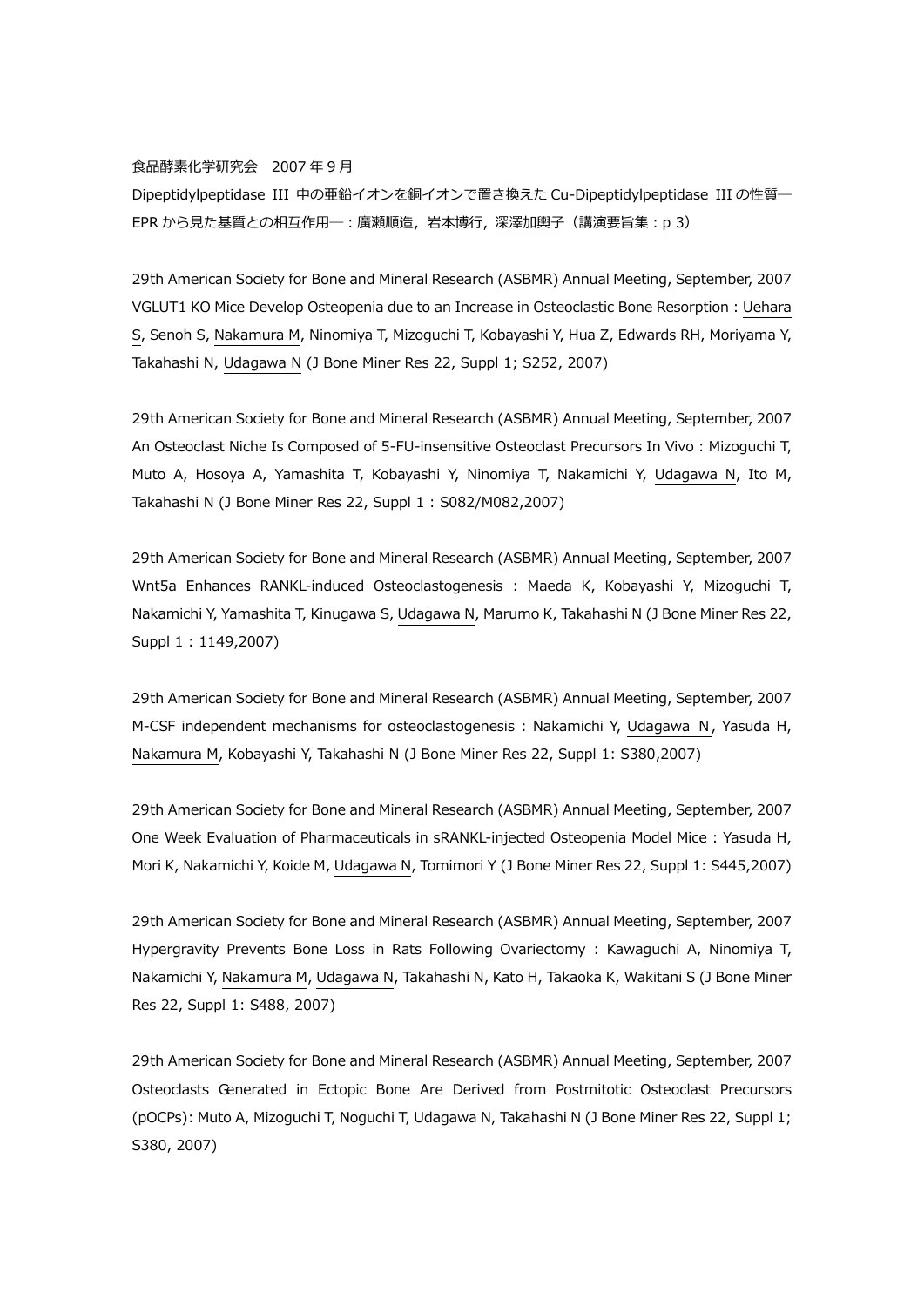29th American Society for Bone and Mineral Research (ASBMR) Annual Meeting, September, 2007 Tetracyclines [Doxycycline (Dox) and Minocycline(Mino)] Effectively Inhibit Osteoclast Differentiation and Function : Kinugawa S, Koide M, Ninomiya T, Nakamura H, Kobayashi Y, Takahashi N, Udagawa N (J Bone Miner Res 22, Suppl 1:S154, 2007)

薮田セミナー酵素化学ミニシンポジウム「酵素化学において過去十年間に解明されこと、今後 10 年間に解 明すべきこと」2007 年 9 月 ⾦属ペプチダーゼの亜鉛結合部位とその性質:廣瀬順造, 深澤加輿子 (講演要旨集:p 3)

東京⼤学分子細胞生物学研究所 核内情報研究分野セミナー 2007 年 11 月 招待講演 破骨細胞の分化と骨吸収を司る骨芽細胞の役割:宇田川信之

松本⻭科⼤学学会例会(第 65 回)2007 年 11 月 生体内における破骨細胞の出現部位決定機構の解析:武藤昭紀, 溝口利英, 吉成伸夫, 野口俊英, 宇田川信 之, 高橋直之

日本分子生物学会年会日本生化学会大会合同大会(第 30 回,第 80 回) 2007 年 12 月 Identification of amino acid residues on Aminopeptidase B involved in binding to the substrate : Fukasawa KM, Hirose J, Hata T, Ono Y (講演要旨集:p 579)

フェニトイン (DPH) は破骨細胞分化と機能を阻害して骨吸収を抑制する:小出雅則, 二宮 禎, 溝口利英, 衣川さや,武藤昭紀,野口俊英,高橋直之,宇田川信之(第 5 回⽇本⻭科骨粗鬆症研究会プログラム抄録 集:p 48)

## **日本学術振興会科学研究費補助⾦による研究**

若⼿研究(スタートアップ)破骨細胞によるトランスサイトーシスを介したグルタミン酸分泌の制御機構 と意義の解明:上原俊介

基盤研究 (B) 破骨細胞のトランスサイトーシスによる骨代謝制御機構の解明:宇田川信之,中村浩彰, 溝口利英,⼆宮 禎,中道裕子,上原俊介

基盤研究 (B) 歯の萌出不全マウスを用いた異所性骨形成促進機構の解析 : 宮沢裕夫, 中村美どり, 中村 浩志,中村浩彰,小出雅則,宇田川信之